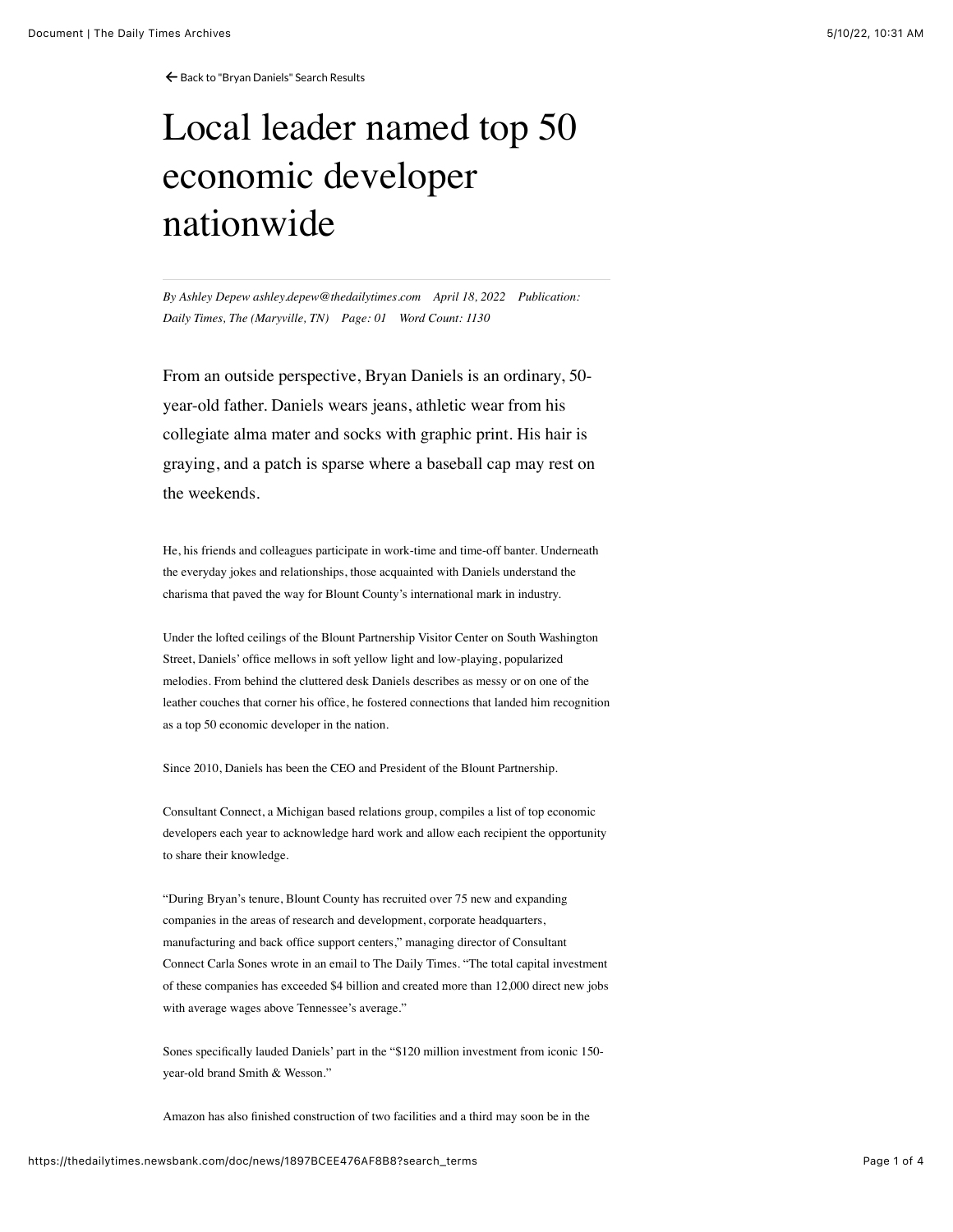#### works.

"No one person creates the success that this community has," Daniels said. "You know, I think that recognition was a surprise to me."

### Community catalyst

"My job, my role, why I was hired, was to be ... It was to be a catalyst," Daniels said. "That was the exact word that was used. To be a catalyst in the community to create more opportunities for folks here."

Matt Murray, who has served on the Economic Development Board for decades and is the current chairman, said Daniels pushes for a community centered vision, even if everyone doesn't agree. Democracy aims to find a middle ground between everyone's preference.

Murray was active in the decision to hire Daniels into the Partnership 22 years ago and said Daniels' background in state-level and private development as well as engineering made him a good fit.

"You would never know this, necessarily, if you sat down and had lunch with Bryan," Murray said. "But, you know, he is known nationally. He's known, in some sense, internationally for all of his work on economic development."

Several spoke toward Daniels' humbleness as a leader who emphasizes teamwork. Acting alone in a place like Blount County, which Daniels says is special because of its sense of community, wouldn't have bred the same success as working together, Murray said.

Murray added that Blount County growing into a national and international economic competitor under Daniels leadership contributes to him not locking onto a narrow viewpoint, or what Daniels would call one dimensional.

## Multi-dimensional motivation

"What motivates me and what (has always) sticks in my head was my upbringing in Greeneville," Daniels said. "At that time, this was in the 70s and 80s, we were very one dimensional like Blount County use to be."

Referring to the Aluminum Company of America - ALCOA, now split into Arconic - Daniels said most who grew up in Blount County and stayed there to work professionalized into the company.

He traced the roots of the Blount Partnership back to ALCOA.

During a time when the aluminum company was laying off workers, Daniels said the company pushed county business and government leadership to engage and diversify the economy, "so that when they have bad times, you wouldn't send shockwaves in the community," Daniels said.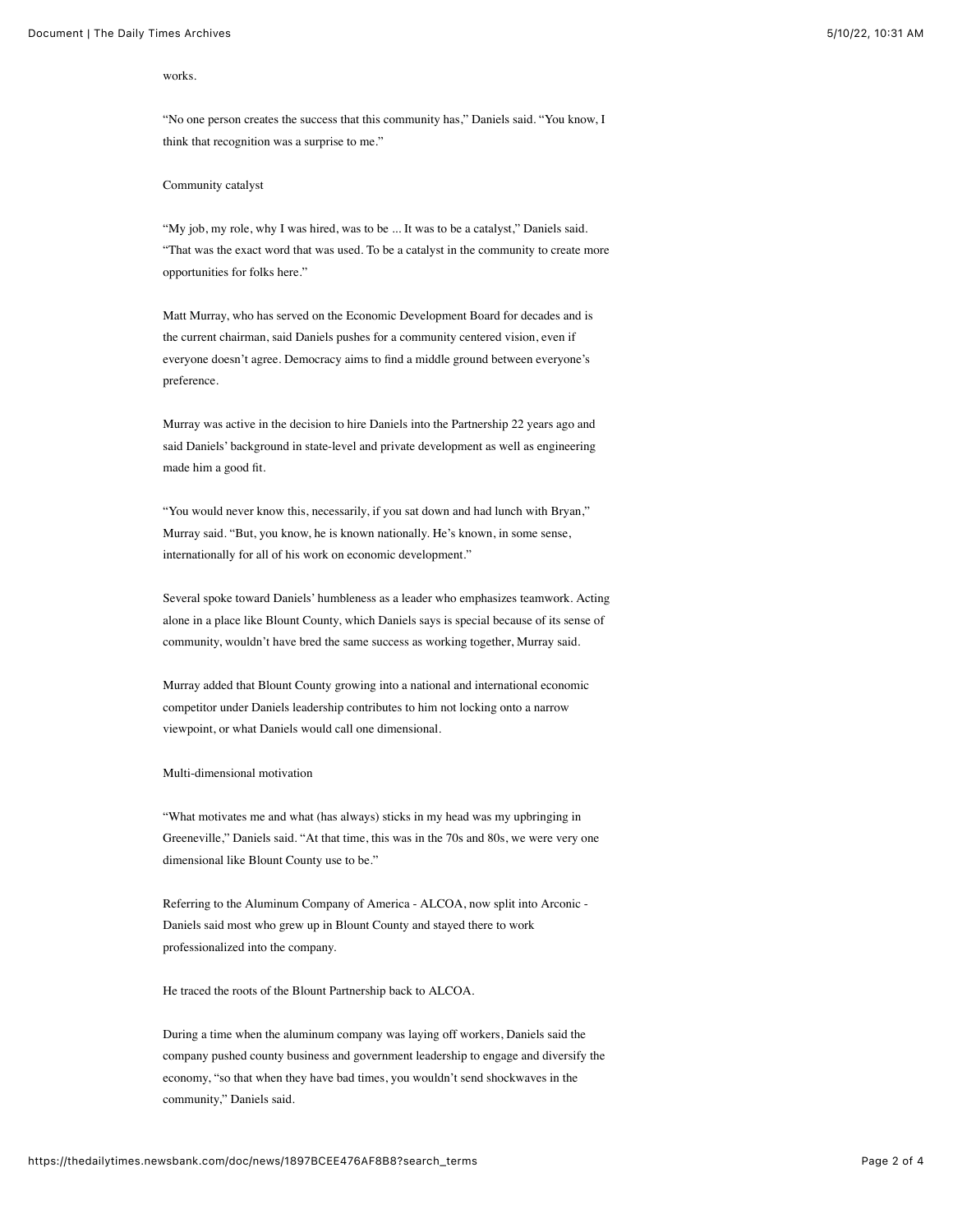An industry headquartered in Greeneville moved locations when Daniels was in high school, which he said resulted in a longstanding ripple effect of lost wealth throughout the community.

He emphasized the importance of maintaining industries that have been in Blount County, as well as bringing in new opportunities.

"We are trying to go from cradle to grave," Daniels said.

Every industry has a life cycle which is why Daniels said it's important to have opportunity options. Amazon drove competitive wages up in the county for any type of worker, while Smith & Wesson headquarters will provide jobs that Blount County doesn't currently have.

Now that new jobs have been introduced in the county, Daniels said the Partnership is shifting focus to residential development.

### Family focus

The birth of his own son seven years ago reinforced the idea of creating a place where a child doesn't have to leave family to be successful.

"There are more opportunities for him here than what I experienced," Daniels said. "And I don't want to ever take that away from him. I want him to grow up in a community that still waves at each other when they pass their neighbor. I still want him to live in a community that doesn't look like everywhere U.S.A."

Daniels left his parents' farm in Greeneville, graduated from East Tennessee State University, moved to Middle Tennessee then settled in Blount County, which he said created some associative guilt for not being near his parents.

As an only child, Daniels said he has a responsibility to his parents, and he doesn't want families in Blount County to experience the same guilt he has for being farther away.

Lifelong friend Lt. Col. Jody Shipley, now a commanding ER trauma nurse in the Army, has maintained brotherhood by choice with Daniels since the sixth and seventh grade. Shipley, who's one year younger said he and Daniels hold each other accountable, "a barometer check," Shipley called it.

In 2013, Shipley shattered his hip on an airborne jump and had a long recovery to stay in the military.

"I look up one day, and he's pulled into the driveway," Shipley, who recovered at Fort Bragg in North Carolina, said. "I'm sitting there post op really hurt and sitting in a wheelchair."

"'What are you doing here?'" Shipley had remembered asking Daniels, "because I didn't know. And he said, 'We're brothers. That's what we do.'"